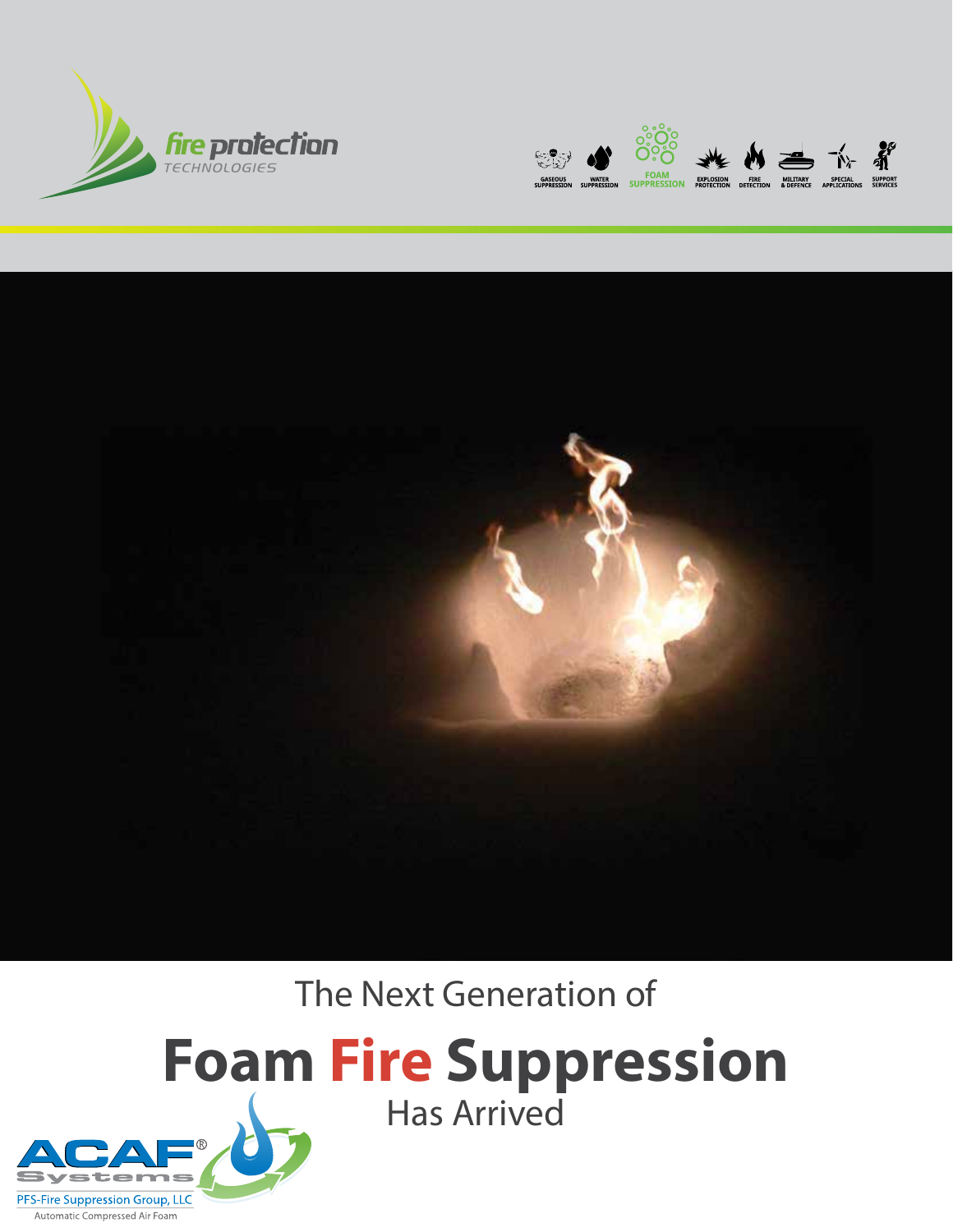## **proven, effective, & powerful Fire Suppression Systems**

ACAF® Automatic Fire Suppression Systems are proven to effectively suppress flammable liquid fires in commercial, industrial and hazardous environments. They are engineered to meet and exceed the most stringent industry standards.

ACAF®Systems perform when and where they are needed!

#### **Our Heart is UNique**

At the heart of each ACAF® system is our world renound, Compressed Air Foam Generator. This generator creates a unique, non-toxic, biodegradable foam, from a foam-water solution. Pressurized Nitrogen is used to create the compressed air foram (CAF) and to power the system.

ACAF® pre-engineered fire suppression systems are made up of single or multiple CAF generator assemblies.

This factory built assembly is sized to the number of nozzles it may supply. Larger hazardous areas can be protected by combining multiple CAF generators. CAF generators may be supplied by pressure tanks for self-contained supply systems or a foam proportioner for a fixed water supply system. CAF generators are available in four assemblies: MOD -1 thru MOD- 4. These modules can support 2 to 16 CAF nozzles.

Our systems use lower water flow and pressure as compared to traditional foam water systems, thus our systems may be designed for applications with as much as 75 % less water demand.

#### **SUPPLY CHOICES**

#### **Self-Contained SUPPLY, Automatic Fixed Pipe System (SC)**

The SC configuration is recommended for areas where water is not readily available. This automatic, pre-engineered, stored energy-type, fire suppression system uses CAF as the fire suppression agent. Unique to the industry, it does not require a water supply to create CAF.

#### **Fixed Water Supply, Automatic Fixed Pipe System (FW)**

When a reliable water supply is available a CAF solution may be designed using ACAF's® fixed water supply system. This system requires a foam proportioner to mix foam concentrate and water to a pre-determined ratio of 3% or 6 %.

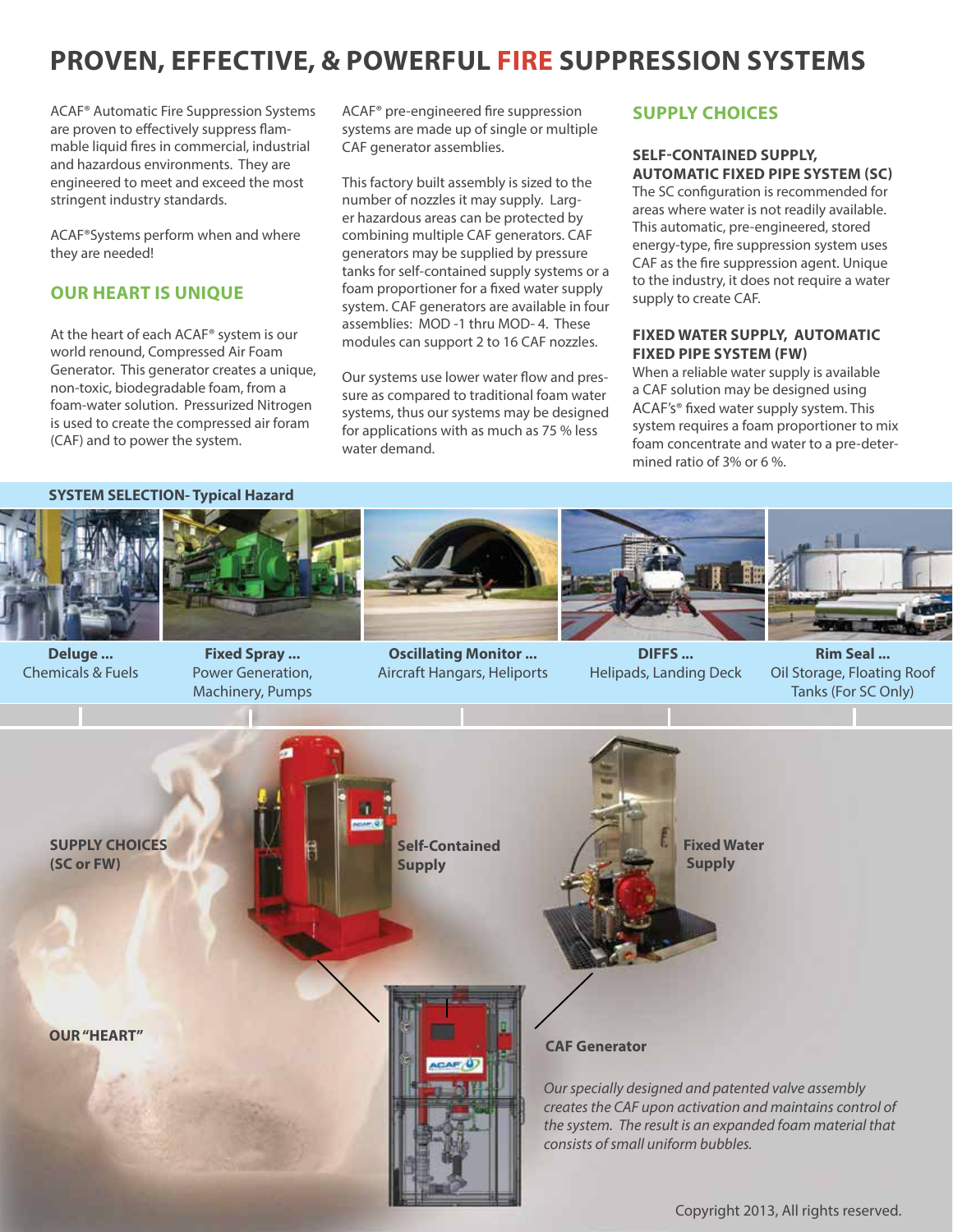### **Our systems cover a wide variety of applications**

#### **SYSTEM SELECTION**

#### **DELUGE SYSTEM**

(Area Protection)

The Deluge System uses DN7 nozzles in a network of piping that is designed to distribute CAF over the entire hazard area automatically. A balanced pressure piping design will provide an even distribution of CAF thru these specifically designed nozzles installed in either the pendent or horizontal position.

**FIXED SPRAY SYSTEM**  (Local Application)

A Fixed Spray System has an arrangement of fixed pipe and DN7 nozzles positioned for specific application of CAF automatically or manually.



*ACAF*® *Deluge and Fixed Spray Systems are FM Approved for Hydro Carbon and Polar Solvent Fires.*

**DN7 NOZZLES**



Proprietary and unique to both the ACAF® Deluge and Fixed Spray Systems is the DN 7 Nozzle. Patent pending and FM Approved for installation in the pendant and horizontal positions, these multi-port nozzles are highly cost effective as they allow for the greatest spacing possible, to minimize the amount of nozzles and piping needed.

#### *Strength of foam and suppression ability*

 *"A homogenous foam produced by the combination of water, foam concentrate, & air or nitrogen under pressure. " (NFPA 11)*

#### **OSCILLATING MONITOR SYSTEM**

ACAF® Systems Automatic Fixed Monitor Systems are systems designed to distribute CAF automatically or manually over a hazard area. Water-powered oscillating monitors or fixed monitors are connected to a fixed piping network that may be activated by an automatic fire detection system or manual released. Activation of the detection system triggers the CAF generator to start creating CAF and will simultaneously open a control valve that will start solution flow to the monitor creating the sweeping motion that distributes the CAF. Monitors are positioned to cover the entire hazard area with CAF.

#### **DIFFS SYSTEM**

(Deck Integrated Fire Fighting System)



A DIFFS is typically utilized on the deck of a helipad, or in a concrete floor for aircraft hangar applications.

DIFFS Nozzles are typically integrated into the floor area. When not in use, these nozzles are flush with the surface. Once engaged, they pop-up to disburse foam in a 360 degree pattern.

#### **RIMSEAL SYSTEM**

The ACAF® Rimseal System is fully automatic and designed to extinguish floating roof tank rimseal fires in their infancy. A self-contained CAF generator, combined with special rimseal nozzles and thermal linear heat detection, provide a system to protect the entire rimseal space of a floating roof tank.

When activated the system will automatically discharge CAF into the rimseal void filling the space with CAF in seconds. Total flooding of the rimseal space with CAF provides a seal of foam that quickly extinguishes a fire and protects against reflash. The ability of a CAF generator to create and deliver expanded foam rapidly gives this system the speed that is needed in this application.

#### **HOSE REEL**

(For manual intervention)



The Automatic CAF Fire Hose Systems are ideal for firefighting needs in locations that

require foam as a fire fighting agent. A fixed piping network of hose reels and a CAF generator will provide CAF automatically, where needed, without moving the equipment.